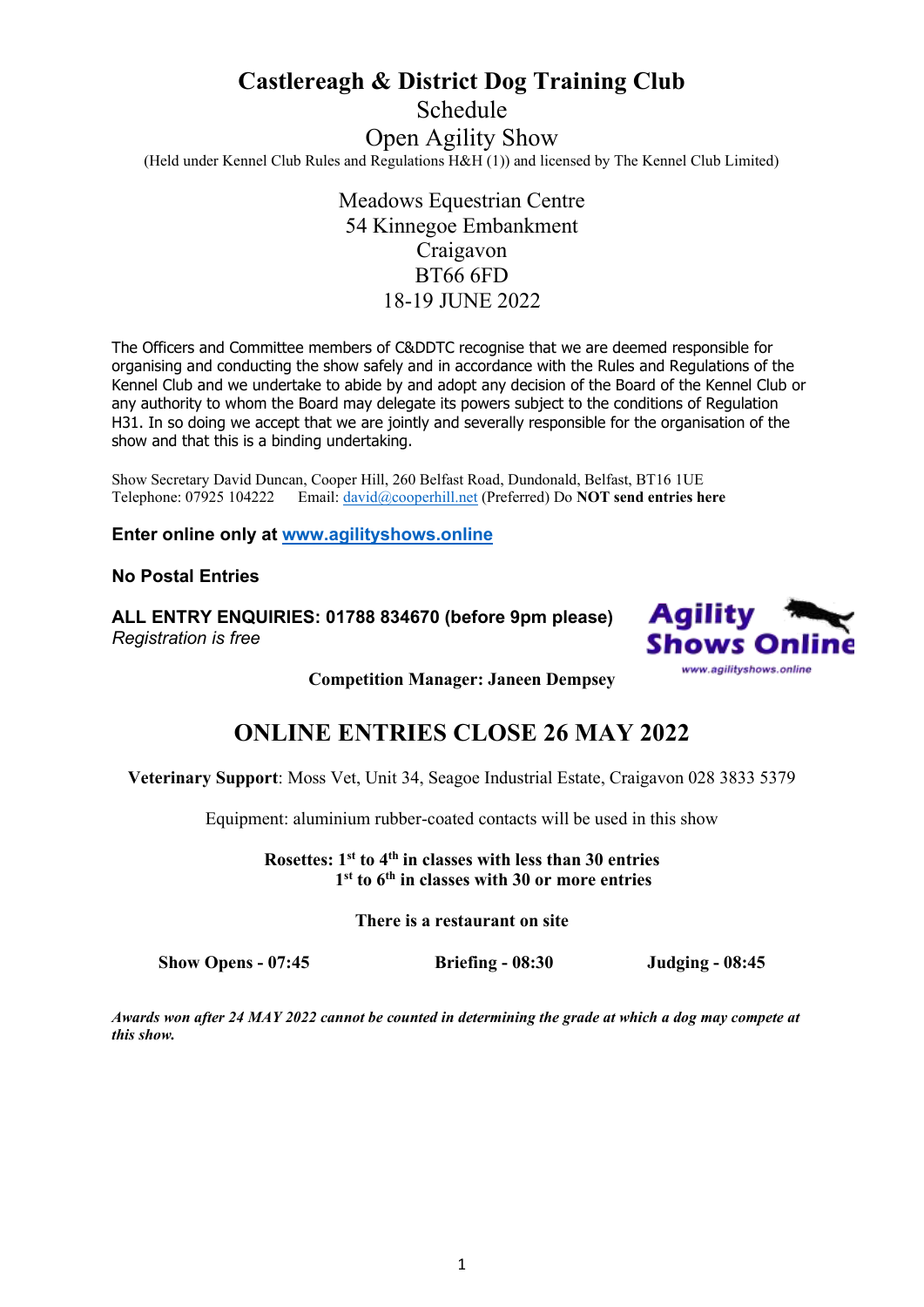**In Ring 1 the running order for each course will be Large, Intermediate, Medium and Small In Ring 2 the running order for each course will be Small, Medium, Intermediate and Large.**

|                                                                              |                         | <b>CLASS NUMBERS</b> |                      |                |                |
|------------------------------------------------------------------------------|-------------------------|----------------------|----------------------|----------------|----------------|
| <b>CLASSES</b>                                                               |                         | Large<br>Dogs        | Intermediate<br>Dogs | Medium<br>Dogs | Small<br>Dogs  |
| <b>RING1</b><br><b>JUDGE</b><br><b>KATHRINE MCALLISTER</b><br><b>AGILITY</b> | Grade 1 - 4 Combined    | 1                    | $\overline{2}$       | 3              | $\overline{4}$ |
|                                                                              | Grade $5 - 7$ Combined. | 5                    | 6                    | $\overline{7}$ | 8              |
|                                                                              | Grade $4-7$ Combined    | $\boldsymbol{9}$     | 10                   | 11             | 12             |
| <b>RING 2</b><br><b>JUDGE</b><br><b>ILONA LAMING</b><br><b>JUMPING</b>       | Grade $5 - 7$ Combined  | 16                   | 15                   | 14             | 13             |
|                                                                              | Grade 1 - 3 Combined    | 20                   | 19                   | 18             | 17             |
|                                                                              | Grade 1-4 Combined      | 24                   | 23                   | 22             | 21             |
|                                                                              |                         |                      |                      |                |                |

### **SCHEDULE OF CLASSES SATURDAY 18 JUNE 2022**

### **SCHEDULE OF CLASSES SUNDAY 19 JUNE 2022**

|                                                                           |                         | <b>CLASS NUMBERS</b> |                             |                |                      |
|---------------------------------------------------------------------------|-------------------------|----------------------|-----------------------------|----------------|----------------------|
|                                                                           |                         | Large<br>Dogs        | <b>Intermediate</b><br>Dogs | Medium<br>Dogs | <b>Small</b><br>Dogs |
| <b>RING1</b><br><b>JUDGE</b><br><b>ROBIN COULTER</b><br><b>AGILITY</b>    | Grade $5 - 7$ Combined  | 25                   | 26                          | 27             | 28                   |
|                                                                           | Grade $1 - 3$ Combined. | 29                   | 30                          | 31             | 32                   |
|                                                                           | Grade 1 - 4 Combined    | 33                   | 34                          | 35             | 36                   |
| <b>RING 2</b><br><b>JUDGE</b><br><b>Samantha Laming</b><br><b>JUMPING</b> | Grade $1 - 4$ Combined  | 40                   | 39                          | 38             | 37                   |
|                                                                           | Grade 5-7 Combined      | 44                   | 43                          | 42             | 41                   |
|                                                                           | Grade 4-7 Combined      | 48                   | 47                          | 46             | 45                   |

**In Ring 1 the running order for each course will be Large, Intermediate, Medium and Small In Ring 2 the running order for each course will be Small, Medium, Intermediate and Large.**

**Classes will run in numerical order in each ring.**

**Online scoring/results can be viewed via www.agilityshows.online/results**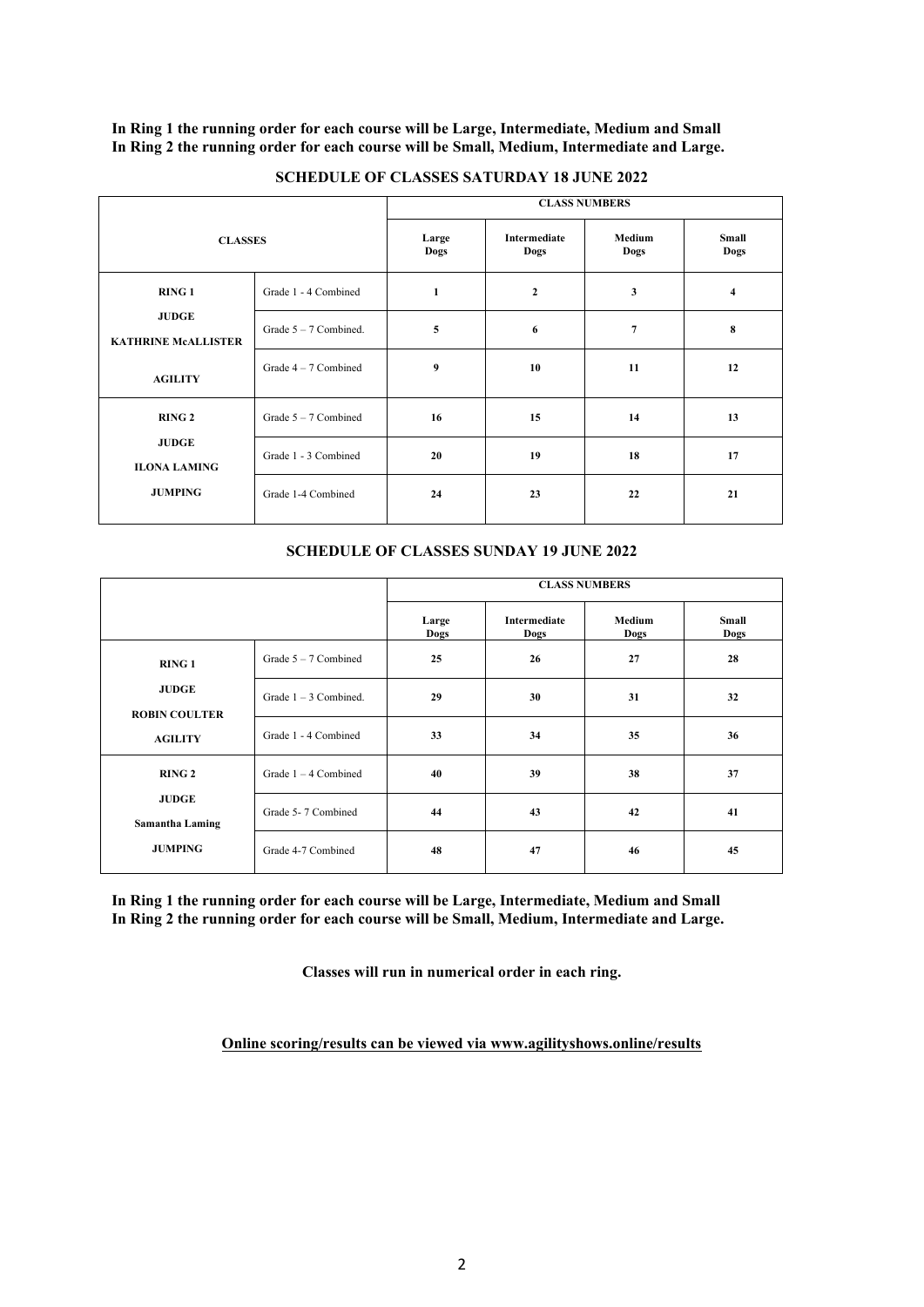#### **ELIGIBILITY FOR CLASSES**

In the following definitions of classes, first prizes or other prize wins are those gained in standard classes at any Kennel Club licensed championship, premier, open or limited agility shows (special classes and invitation events excepted). Only a first place with a clear round (completed within the course time set by the judge) count towards progression.

Standard classes are scheduled as agility classes or jumping classes. All standard classes will include the weaving poles obstacle. In addition, standard agility classes will have the A-frame, dog walk and see-saw. With these provisos classes are defined as follows.

A maximum of four standard classes may be scheduled for any dog on an individual day of competition. Any number of special classes may be scheduled

**Class Structure**. A class may either be held as a graded class or a combined class. A graded class may be scheduled for a maximum of 3 consecutive grades with separate results and awards issued for each grade. A combined class may be scheduled for more than one consecutive grade with one overall set of results

**Progression.** Progression from each Grade will be determined by the eligibility for a class as referenced in H(1)9A)11. Results from combined classes will only count towards progression from the dog's current grade. To count for progression wins must be gained in standard classes at Kennel Club licensed agility shows. Only a first place with a clear round completed within the course time set by the judge will count towards grade progression.

Competitors will be allowed to walk the course set at Small, Intermediate, Medium or Large height without their dogs before a class begins.

**Points Progression.** At the handler's discretion a dog may progress up to Grade 4 by winning 100 points at each grade, using the Agility Warrant points scheme (Regulation K3.c refers). A minimum of 50 points must be gained in agility (not jumping) classes in the relevant grade. If this method of progression is selected, the handler must ensure the Show Secretary signs the dog's Agility Record Book at the first show entered at the higher grade. There is no time limit on this progression, however once a dog has progressed, it cannot return to a previous grade.

Progression on points must be done prior to the closing date of entries. It is not possible to change a grade on points once the entries have closed.

#### **STANDARD CLASSES**

Only first prizes and points gained in standard classes at Kennel Club licensed Agility Shows may be used for progression through the grades. (A dog is only eligible for one grade). In defining the eligibility of the owner or handler for Grade 1, the two wins and points progression referred to in the definition apply only to one dog and not an accumulation of dogs.

| Grade 1 | Open to owners, handlers or dogs which have not gained a minimum of two first places at Grade 1 at Kennel Club<br>licensed agility shows, at least one of which must be gained in an agility (not jumping) class. N.B. Owners, handlers or<br>dogs previously qualified out of Grade 1 are not eligible for this class. |
|---------|-------------------------------------------------------------------------------------------------------------------------------------------------------------------------------------------------------------------------------------------------------------------------------------------------------------------------|
| Grade 2 | Open to dogs which are not eligible for Grades 1 or have elected to progress on points from Grade 1 and are not<br>eligible for Grades 3,4,5,6 or 7                                                                                                                                                                     |
| Grade 3 | Open to dogs which have gained a minimum of 2 first places at Grade 2 at Kennel Club licensed agility shows, one of<br>which must have been gained in an agility (not jumping) class, or have elected to progress on points from Grade 2 and<br>are not eligible for Grades 4, 5, 6 or 7.                               |
| Grade 4 | Open to dogs which have gained a minimum of three first places at Grade 3 at Kennel Club licensed agility shows, two<br>of which must have been gained in agility (not jumping) classes at Grade 3, or elected to progress on points from<br>Grade 3 and are not eligible for Grades 3, 5, 6 or 7.                      |
| Grade 5 | Open to dogs which have gained a minimum of four first place at Grade 4 at Kennel Club licensed agility shows, two of<br>which must have been gained in agility (not jumping) classes, and are not eligible for Grades 3, 4, 6 or 7.                                                                                    |
| Grade 6 | Open to dogs which have gained a minimum of four first places at Grade 5 at Kennel Club licensed agility shows, two<br>of which must have been gained in an agility (not jumping) class and are not eligible for Grades 3, 4, 5 or 7.                                                                                   |
| Grade 7 | Open to dogs which have gained a minimum of five first places at Grade 6 at Kennel Club licensed agility shows, three<br>of which must have gained in agility (not jumping) classes, and are not eligible for Grades 2, 3,4, 5, or 6.                                                                                   |

#### **RULES AND REGULATIONS**

1. Dogs entered at Kennel Club licensed Agility Shows must be registered at the Kennel Club in accordance with Kennel Club Regulations for Classification and Registration B, or else registration or transfer of registration must have been applied for. The registration number/authority to compete (ATC) number will be required for each entry.

2. All dogs registered and resident outside the UK must be issued with a Kennel Club Authority to Compete (ATC) number before entry to the show/event can be made. All overseas entries without a Kennel Club registration number or an ATC number will be returned to the exhibitor/competitor.

3. The entry fee is £3.00 per dog per class.

4. Internet entries will be accepted via [www.agilityshows.online](http://www.agilityshows.online/) Only internet entries will be accepted, no postal entries.

5. The Committee reserves the right to refuse entries.

6. Only dogs of 18 calendar months of age and over on the day of competition are eligible to compete in Kennel Club licensed agility shows.

7. A dog must not compete in the same class more than once, including Special Classes.

8. None of the classes will be capped.

9. Not for competition entries will be accepted for dogs aged 4 calendar months and over. Dogs must be Kennel Club registered with their details recorded on the entry form. There is no entry fee.

10. No bitch in season is allowed to compete.

11. The mating of bitches within the precincts of the competition is forbidden.

12. No person shall carry out punitive correction or harsh handling of a dog at any time within the boundaries of the Show.

13. Dogs must not wear any type of slip or half-slip collar or chain when under test. A single flat, close fitting, leather or webbing collar is permitted providing the only attachment is a plain identification panel which is an integral part of the collar, i.e. not attached by a ring.